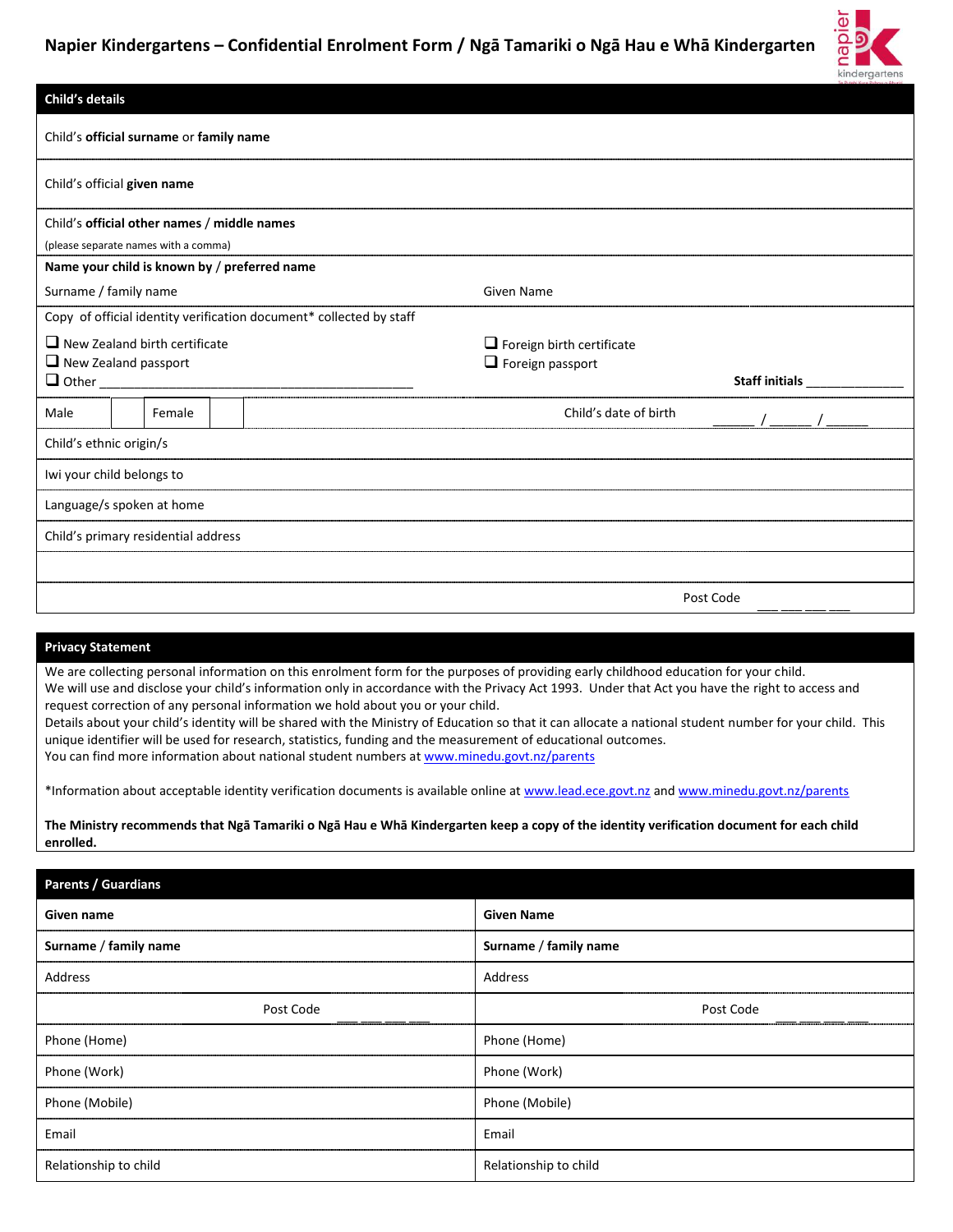| <b>Emergency Contacts - Person/s Who Can Pick Up Your Child</b> |                       |  |  |  |
|-----------------------------------------------------------------|-----------------------|--|--|--|
| Given name                                                      | <b>Given Name</b>     |  |  |  |
| Surname / family name                                           | Surname / family name |  |  |  |
| Address                                                         | Address               |  |  |  |
| Post Code                                                       | Post Code             |  |  |  |
| Phone (Home)                                                    | Phone (Home)          |  |  |  |
| Phone (Work)                                                    | Phone (Work)          |  |  |  |
| Relationship to child                                           | Relationship to child |  |  |  |

| Additional Person/s Who Can Pick Up Your Child |                       |  |  |
|------------------------------------------------|-----------------------|--|--|
| Given name                                     | Given name            |  |  |
| Surname / family name                          | Surname / family name |  |  |
| Address                                        | Address               |  |  |
| Post Code                                      | Post Code             |  |  |
| Phone (Home)                                   | Phone (Home)          |  |  |
| Phone (Work)                                   | Phone (Work)          |  |  |
| Relationship to child                          | Relationship to child |  |  |
| Given name                                     | Given name            |  |  |
| Surname / family name                          | Surname / family name |  |  |
| Address                                        | Address               |  |  |
| Post Code                                      | Post Code             |  |  |
| Phone (Home)                                   | Phone (Home)          |  |  |
| Phone (Work)                                   | Phone (Work)          |  |  |
| Relationship to child                          | Relationship to child |  |  |

| <b>Custodial Statement</b>                                                                                        |     |  |    |  |  |  |  |
|-------------------------------------------------------------------------------------------------------------------|-----|--|----|--|--|--|--|
| Are there any custodial arrangements concerning your child?                                                       | Yes |  | No |  |  |  |  |
| If YES, please give details of any custodial arrangements or court orders (a copy of any court order is required) |     |  |    |  |  |  |  |
|                                                                                                                   |     |  |    |  |  |  |  |
|                                                                                                                   |     |  |    |  |  |  |  |

| Person/s who cannot pick up your child |      |  |  |  |  |
|----------------------------------------|------|--|--|--|--|
| Name                                   | Name |  |  |  |  |
| Name                                   | Name |  |  |  |  |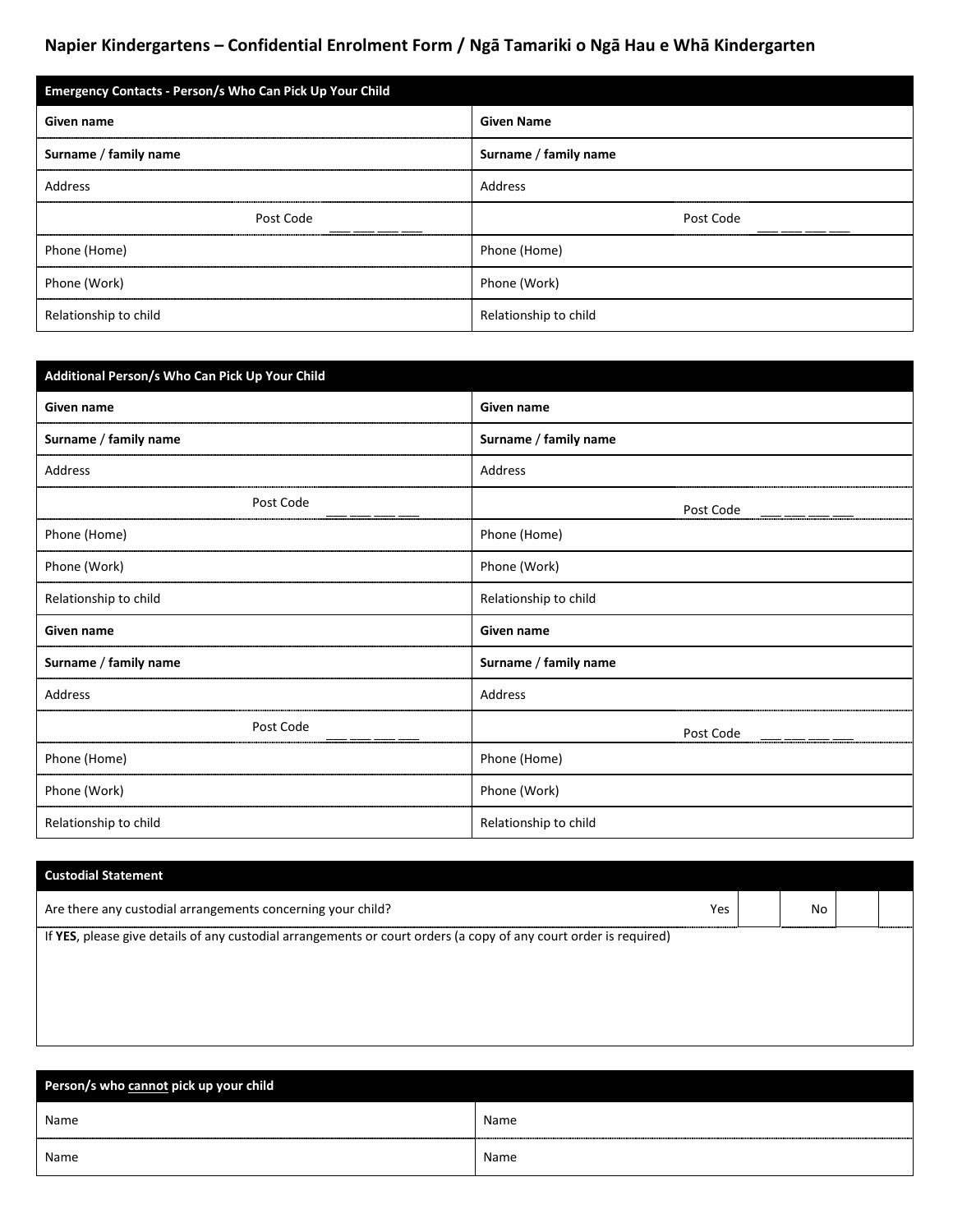| <b>Child's Doctor</b>                               |           |     |    |
|-----------------------------------------------------|-----------|-----|----|
| Name                                                | Phone     |     |    |
| Name of medical centre                              |           |     |    |
| Address                                             | Post Code |     |    |
|                                                     |           |     |    |
| <b>Health</b>                                       |           |     |    |
| Illness / allergies?                                |           |     |    |
|                                                     |           |     |    |
|                                                     |           |     |    |
|                                                     |           |     |    |
| Is your child up-to-date with immunisations?        |           | Yes | No |
| (please provide verifications of all immunisations) |           |     |    |

**For staff** – Immunisation records sighted and details recorded Yes No

#### **Medicine**

|                                                                                | <b>Category (i) Medicines</b>                                                                                                        |     |     |                                                                                                                                                                                                                                                                                                                  |            |     |  |  |
|--------------------------------------------------------------------------------|--------------------------------------------------------------------------------------------------------------------------------------|-----|-----|------------------------------------------------------------------------------------------------------------------------------------------------------------------------------------------------------------------------------------------------------------------------------------------------------------------|------------|-----|--|--|
|                                                                                | used for the 'first aid' treatment of minor injuries and kept in the first aid cabinet.                                              |     |     | A category (i) medicine is a non-prescription preparation (such as sun block, arnica cream, antiseptic liquid, insect bite treatment) that is not ingested,                                                                                                                                                      |            |     |  |  |
|                                                                                | Do you approve of the following category (i) medicines, provided by Nga Tamariki o Nga Hau e Wha Kindergarten be used on your child. |     |     |                                                                                                                                                                                                                                                                                                                  |            |     |  |  |
|                                                                                | <b>Medical Wipes</b>                                                                                                                 | Yes | No  | Saline Water                                                                                                                                                                                                                                                                                                     | <b>Yes</b> | No  |  |  |
|                                                                                | Stingose                                                                                                                             | Yes | No  | Sunscreen                                                                                                                                                                                                                                                                                                        | <b>Yes</b> | No. |  |  |
|                                                                                | Parent / Guardian Signature                                                                                                          |     |     |                                                                                                                                                                                                                                                                                                                  | Date       |     |  |  |
|                                                                                | <b>Category (ii) Medicines</b>                                                                                                       |     |     |                                                                                                                                                                                                                                                                                                                  |            |     |  |  |
|                                                                                |                                                                                                                                      |     |     | Category (ii) medicines are prescription (such as antibiotics, eye/ear drops etc) or non-prescription (such as paracetamol liquid, cough syrup etc)<br>medicine that is used for a specific period of time to treat a specific condition or symptom, provided by the parent for the use of that child only.      |            |     |  |  |
|                                                                                |                                                                                                                                      |     |     | I acknowledge that written authority from a parent is to be given at the beginning of each day a category (ii) medicine is to be administered, detailing<br>what (name of medication), how (method and dose) and when (time or specific symptoms / circumstances) medicine is to be given.                       |            |     |  |  |
|                                                                                | Prescription medicines can only be administered if they are in the name of the child.                                                |     |     |                                                                                                                                                                                                                                                                                                                  |            |     |  |  |
| For staff – Medication agreement to be completed and signed, for each incident |                                                                                                                                      |     | Yes | No                                                                                                                                                                                                                                                                                                               |            |     |  |  |
|                                                                                |                                                                                                                                      |     |     |                                                                                                                                                                                                                                                                                                                  |            |     |  |  |
|                                                                                | Parent / Guardian Signature                                                                                                          |     |     |                                                                                                                                                                                                                                                                                                                  | Date       |     |  |  |
|                                                                                | <b>Category (iii) Medicines</b>                                                                                                      |     |     |                                                                                                                                                                                                                                                                                                                  |            |     |  |  |
|                                                                                | etc) provided by the parent for the use of that child only.                                                                          |     |     | Category (iii) medicines are prescription (such as asthma inhalers, epilepsy medication etc) or non-prescription (such as antihistamine syrup, lanolin<br>cream etc) medicine that is used for the ongoing treatment of a pre-diagnosed condition (such as asthma, epilepsy, allergic reaction, diabetes, eczema |            |     |  |  |
|                                                                                | (time or specific symptoms / circumstances) medicine is to be given.                                                                 |     |     | A medication agreement is to be completed if your child requires medication detailing what (name of medication), how (method and dose) and when                                                                                                                                                                  |            |     |  |  |
|                                                                                | For staff - Medication agreement completed and signed                                                                                |     |     |                                                                                                                                                                                                                                                                                                                  | Yes        | No  |  |  |
|                                                                                |                                                                                                                                      |     |     |                                                                                                                                                                                                                                                                                                                  |            |     |  |  |
|                                                                                | Parent / Guardian Signature                                                                                                          |     |     |                                                                                                                                                                                                                                                                                                                  | Date       |     |  |  |

### **School Details**

Name of Primary School your child is likely to attend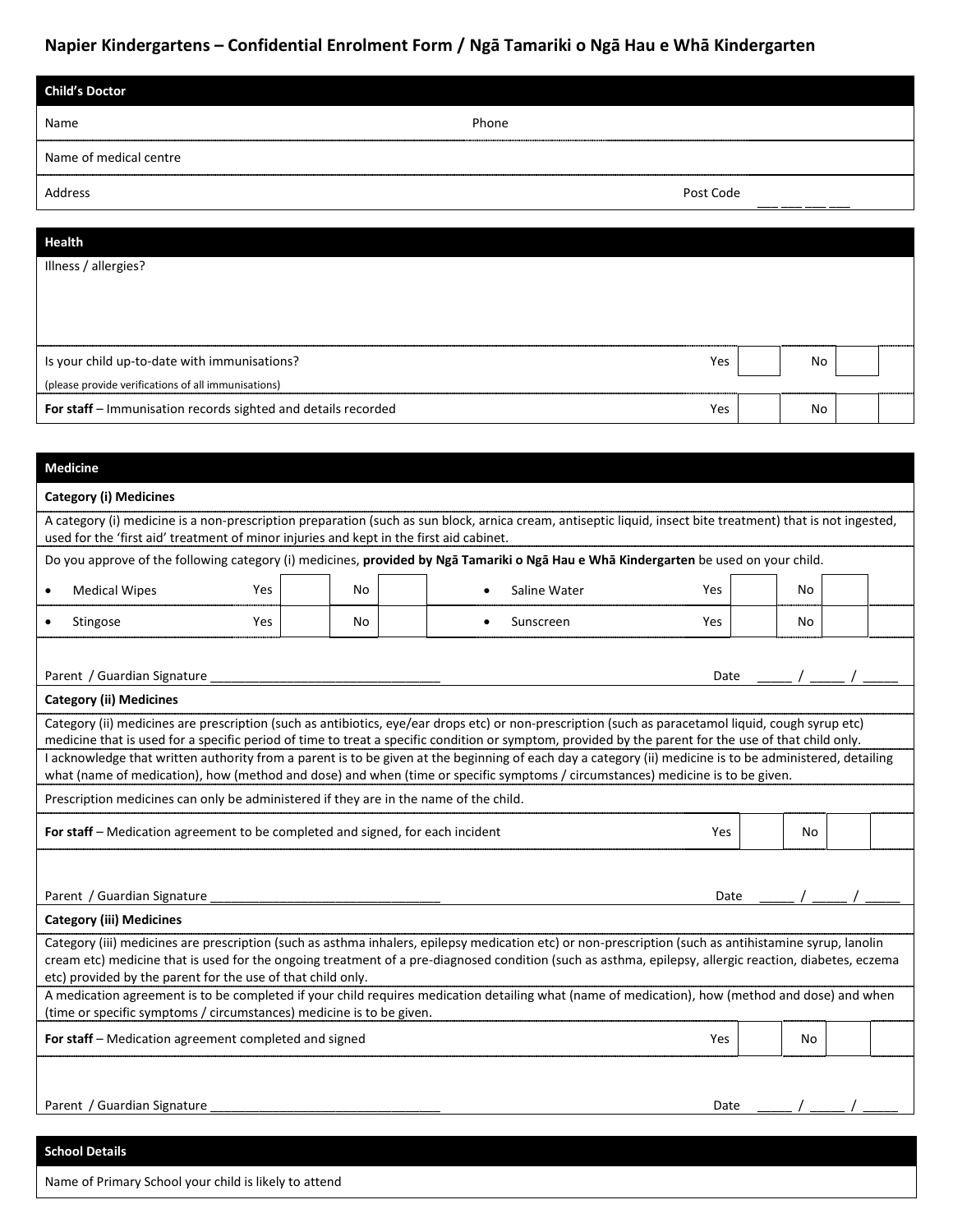| <b>Enrolment Details</b>                                        |                                                                                                                                                                                                                                                                                                                                                                                                                                                                                                 |         |           |          |        |                                                                                                                                                    |
|-----------------------------------------------------------------|-------------------------------------------------------------------------------------------------------------------------------------------------------------------------------------------------------------------------------------------------------------------------------------------------------------------------------------------------------------------------------------------------------------------------------------------------------------------------------------------------|---------|-----------|----------|--------|----------------------------------------------------------------------------------------------------------------------------------------------------|
|                                                                 | Date of Enrolment ______ / _____ / _____ Date of Entry _____ / _____ / _____ Date of Exit _____ / _____ / _____                                                                                                                                                                                                                                                                                                                                                                                 |         |           |          |        |                                                                                                                                                    |
| Hours ECE funding.                                              |                                                                                                                                                                                                                                                                                                                                                                                                                                                                                                 |         |           |          |        | Please Note 20 Hours ECE is for up to six hours per day, up to 20 hours per week and there must be no compulsory fees when a child is receiving 20 |
| Days Enrolled                                                   | Monday                                                                                                                                                                                                                                                                                                                                                                                                                                                                                          | Tuesday | Wednesday | Thursday | Friday |                                                                                                                                                    |
| <b>Times Enrolled</b>                                           |                                                                                                                                                                                                                                                                                                                                                                                                                                                                                                 |         |           |          |        | Total number<br>of hours                                                                                                                           |
|                                                                 | For 20 Hours fill out boxes below with hours attested e.g. 6 hours                                                                                                                                                                                                                                                                                                                                                                                                                              |         |           |          |        |                                                                                                                                                    |
| 20 Hours ECE at<br>this service                                 |                                                                                                                                                                                                                                                                                                                                                                                                                                                                                                 |         |           |          |        | Total number<br>of hours                                                                                                                           |
| 20 Hours ECE at<br>another service                              |                                                                                                                                                                                                                                                                                                                                                                                                                                                                                                 |         |           |          |        | Total number<br>of hours                                                                                                                           |
|                                                                 |                                                                                                                                                                                                                                                                                                                                                                                                                                                                                                 |         |           |          |        | Date ____ / ___ / ____                                                                                                                             |
|                                                                 |                                                                                                                                                                                                                                                                                                                                                                                                                                                                                                 |         |           |          |        |                                                                                                                                                    |
| <b>20 Hours ECE Attestation</b>                                 |                                                                                                                                                                                                                                                                                                                                                                                                                                                                                                 |         |           |          |        |                                                                                                                                                    |
|                                                                 | Is your child receiving 20 Hours ECE for up to 6 hours per day, 20 hours per week at this kindergarten?                                                                                                                                                                                                                                                                                                                                                                                         |         |           |          | Yes    | No.                                                                                                                                                |
| ٠                                                               | Is your child receiving 20 Hours ECE at any other services?                                                                                                                                                                                                                                                                                                                                                                                                                                     |         |           |          | Yes    | No.                                                                                                                                                |
| $\bullet$<br>$\bullet$<br>$\bullet$                             | If yes to either or both of the above, please sign to confirm that<br>Your child does not receive more than 20 hours of 20 Hours ECE per week across all services.<br>You authorise the Ministry of Education to make enquiries regarding the information provided in the Enrolment Agreement Form, if deemed<br>necessary, and to the extent necessary to make decisions about your child's eligibility for 20 Hours ECE.<br>child is enrolled at, about the information contained in this box |         |           |          |        | You consent to the kindergarten providing relevant information to the Ministry of Education, and to other early childhood education services your  |
|                                                                 |                                                                                                                                                                                                                                                                                                                                                                                                                                                                                                 |         |           |          |        | Date _____ / ____ / _____                                                                                                                          |
| <b>Dual Enrolment Declaration</b><br>Ngā Hau e Whā Kindergarten | I hereby declare that my child is / is not enrolled at another early childhood institution at the same times that he / she is enrolled at Nga Tamariki o                                                                                                                                                                                                                                                                                                                                        |         |           |          |        |                                                                                                                                                    |
|                                                                 |                                                                                                                                                                                                                                                                                                                                                                                                                                                                                                 |         |           |          |        | Date _____ / ____ / _____                                                                                                                          |
|                                                                 | Statutory Holidays - Ngā Tamariki o Ngā Hau e Whā Kindergarten does not open on Statutory Holidays                                                                                                                                                                                                                                                                                                                                                                                              |         |           |          |        |                                                                                                                                                    |
|                                                                 | Term Breaks - This enrolment is exclusive of kindergarten term breaks                                                                                                                                                                                                                                                                                                                                                                                                                           |         |           |          |        |                                                                                                                                                    |
| Other                                                           |                                                                                                                                                                                                                                                                                                                                                                                                                                                                                                 |         |           |          |        |                                                                                                                                                    |
|                                                                 | Please tell us about your child's strengths, interests or special needs                                                                                                                                                                                                                                                                                                                                                                                                                         |         |           |          |        |                                                                                                                                                    |
|                                                                 |                                                                                                                                                                                                                                                                                                                                                                                                                                                                                                 |         |           |          |        |                                                                                                                                                    |